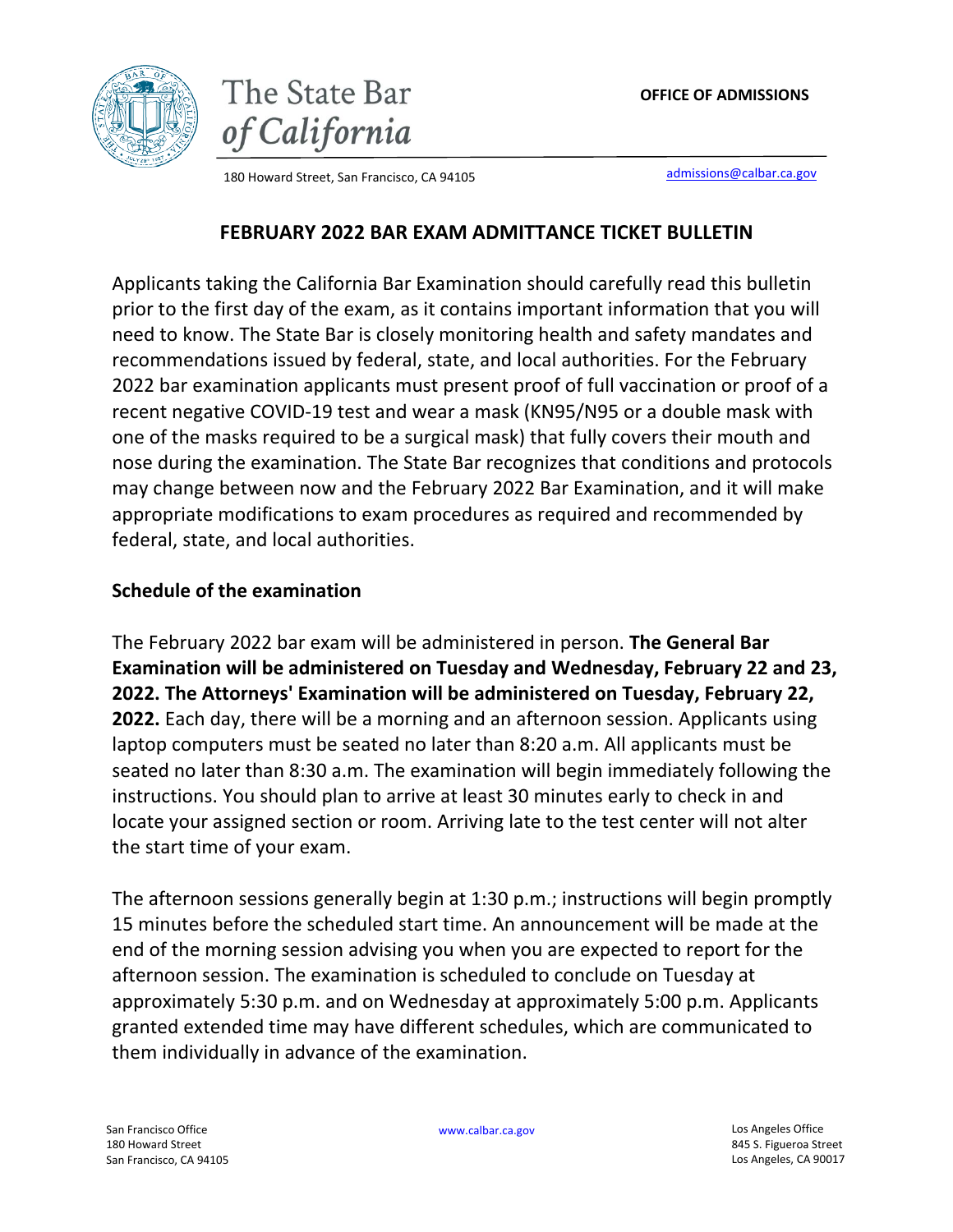### **Description of the examination**

The California Bar Examination is comprised of the General Bar Exam and the Attorneys' Exam. The General Bar Exam consists of three parts: five essay questions, the MBE, and one Performance Test (PT). California does not accept the transfer of MBE scores from other jurisdictions.

On Tuesday, applicants will have three hours during the morning session to answer three essay questions; during the afternoon session, applicants will have three hours and 30 minutes to answer two essay questions and one PT. Each essay question is designed to be answered in one hour and the PT is designed to be completed in 90 minutes. The MBE will be administered on Wednesday.

On the written section of the examination, applicants are initially graded on a basis of 700 maximum possible raw points. An applicant can earn up to 100 raw points on each of the five essay questions and up to 200 raw points on the PT. The scores obtained on the written section of the examination are then translated to the 2000 point MBE scale. An applicant's total score is the scaled MBE score multiplied by .50 plus the converted score on the written section multiplied by .50. Scaling ensures the two portions of the examination carry the relative weights assigned to them: written (50%) and MBE (50%). The passing score on the exam is 1390.

The Attorneys' Exam consists of the five essay questions and the PT from the General Bar Exam. An applicant can earn up to 100 raw points on each essay question and up to 200 raw points on the PT. The same methodology as described above will be used to convert the written scores to a 2000-point scale. The total scale score for the Attorneys' Exam is based on the written portion. The passing score is 1390.

The Committee of Bar Examiners (CBE) judges the validity of the exam, and at its discretion, may determine that the result of any test, any part of any test, or any individual's score is not valid. Should the CBE invalidate any part of the test, or if any individual's test is declared invalid, or for any reason, any part of the test cannot be graded, at its discretion, the CBE may decide to make a pass/fail decision on the basis of the valid portion of the applicant's test product available to the CBE.

If you are an attorney who has been approved to take the Attorneys' Examination (1 day examination), the words "1-Day Exam" should be printed on your admittance ticket. If those words are not printed on your admittance ticket, you are scheduled to take the 2-day General Bar Examination. Requests to change from the 1-day Attorneys' Examination to the 2-day General Bar Examination, or vice versa, cannot be honored after the final filing deadline for applications. Requests for changes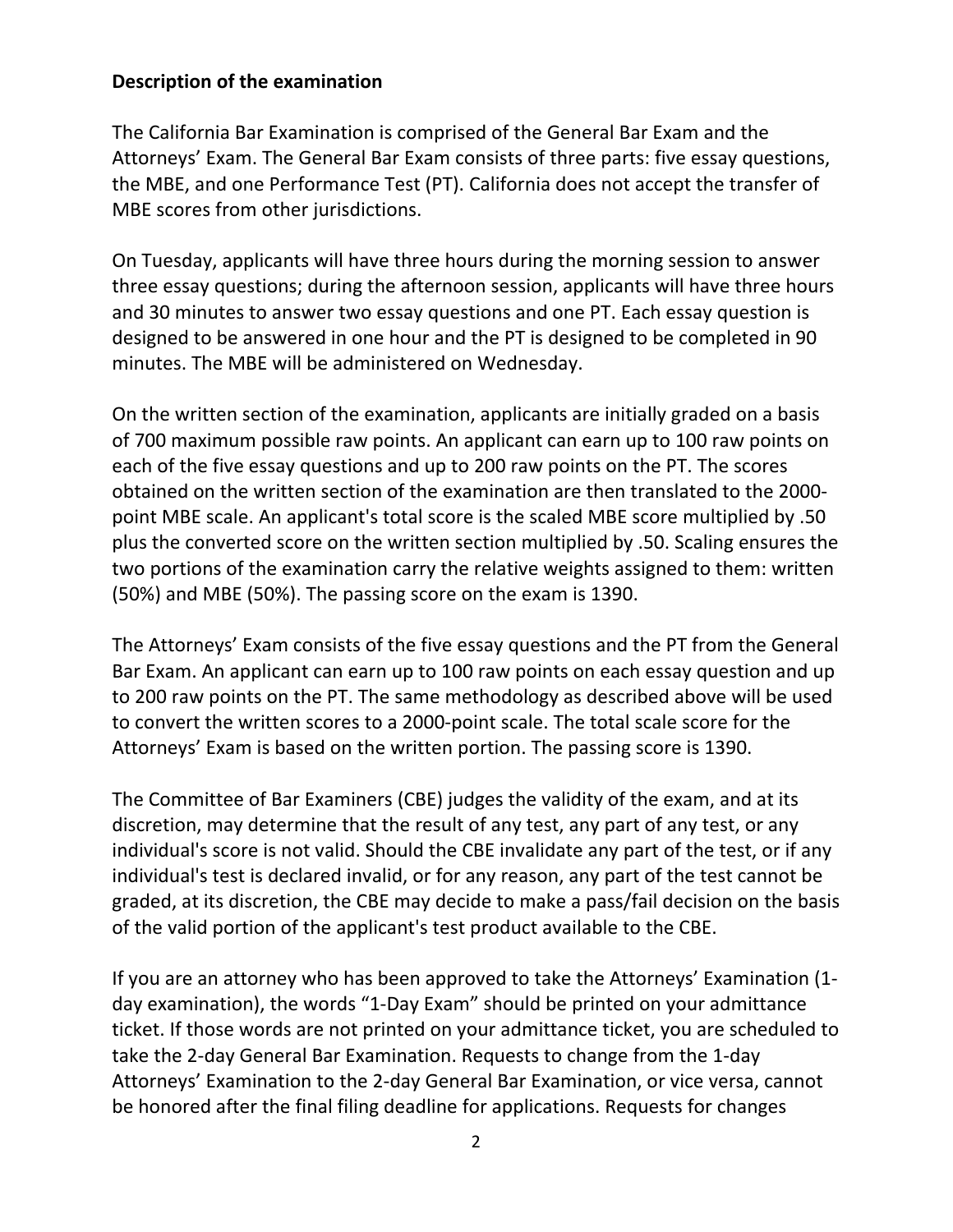received after that date will not be processed; applicants must pass the exam selected and approved by the Office of Admissions.

For attorney applicants with disabilities who have been granted accommodations that include an extended day schedule, the number of testing days will be specified in their Testing Accommodations Notice.

## **Examination administration rules and policies**

Failure to follow oral and written instructions while the examination is in session will result in notice to the State Bar of California (State Bar) of a violation of examination rules in accordance with the provisions of Title 4, Division 1, Chapter 6 of the Rules of the State Bar of California (*Admissions Rules*). Conduct that results in a violation of security or safety or disrupts the administration of the examination, which includes, but is not limited to, bringing unauthorized items into the examination room (such as cell phones, notes, etc.), writing or typing after time has been called, looking at another applicant's papers, talking while the examination is in session, and being abusive to other applicants, staff, proctors and/or other examination personnel, will result in notice to the State Bar of a violation of examination rules or, in some cases, dismissal from the examination test center. Applicants are expected to maintain a professional attitude toward other applicants, staff, proctors and other examination personnel at all times. Behavior that is disruptive will be reported to the State Bar for whatever action it deems appropriate.

Applicants may not wear hats, caps, hoods, or any other type of headwear during the exam. The State Bar, however, will consider petitions filed by applicants seeking exemptions from that policy, which would permit them to wear headwear due to religious beliefs while in a secure exam test center or while testing remotely. Such petitions must be submitted online through the **[Applicant](https://admissions.calbar.ca.gov/s/login/) Portal** no later than the final deadline for filing testing accommodations petitions. Upon arrival at the test center, applicants must be prepared to show a letter from the State Bar that permits them to wear the headwear in the exam room. The headwear may be subject to inspection. Applicants attempting to enter the test center wearing headwear who do not have a letter from the State Bar authorizing them to do so will be issued a Chapter 6 Notice and will be asked to remove the headwear.

# **Only the following items are allowed in the exam areas without prior approval. All items are subject to inspection at the test centers**:

- 1. Government-issued ID
- 2. The admittance ticket with no writing on it
- 3. Silent analog watches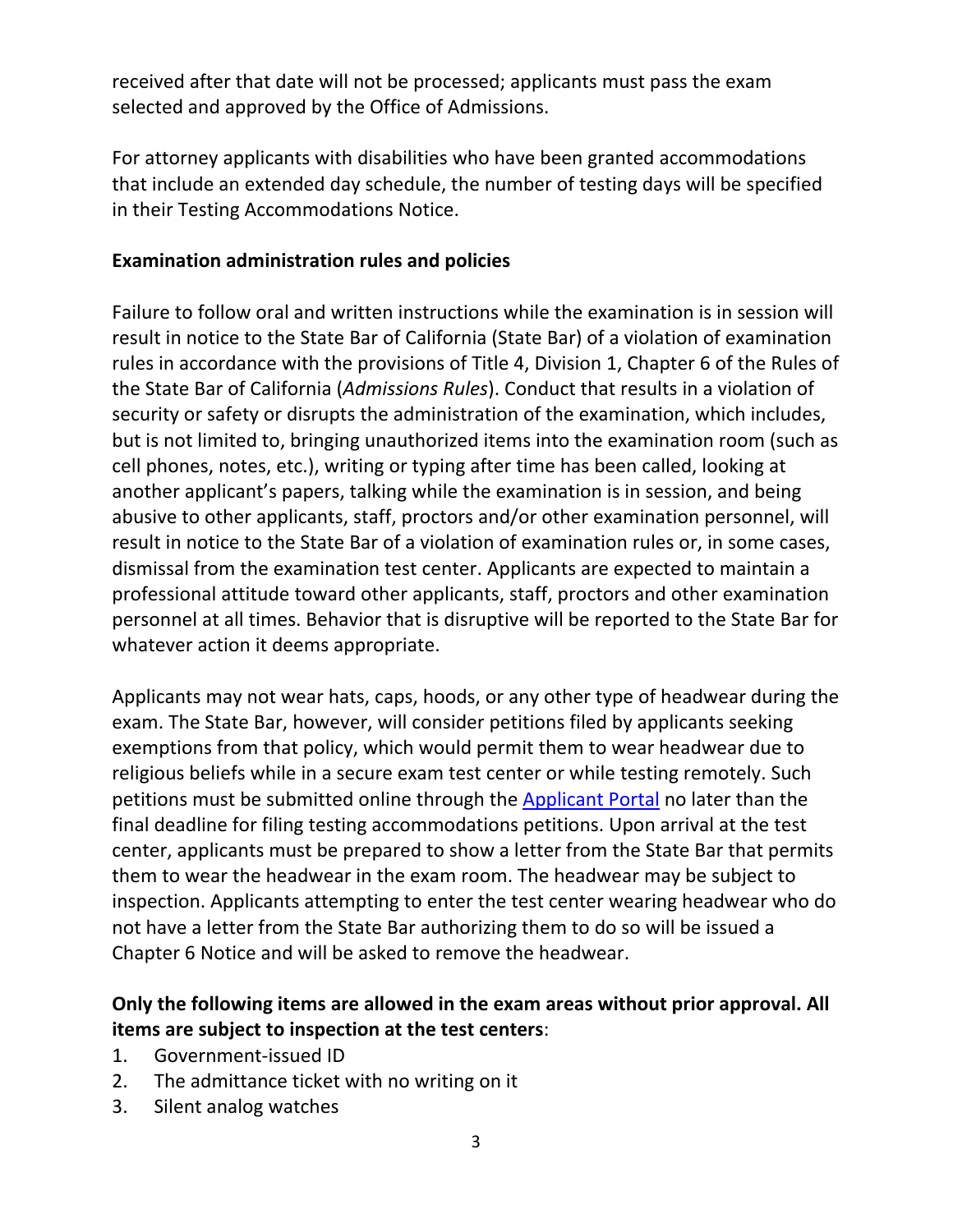- 4. Prescription medications (does not include cough drops)
- 5. Cash (must not have extraneous writing on it)
- 6. Credit/debit cards that might be needed for the lunch breaks
- 7. Keys
- 8. Face masks without valves (with no patterns or extraneous writing on them)
- 9. Protective gloves (latex or rubber only)
- 10. Nondigital pens (standard blue or black ink), nonmechanical pencils (with eraser incorporated; no separate erasers), pen-style highlighters (must not be used on answers), rulers and paper clips
- 11. Nondigital timers and nondigital clocks measuring 4"x 4" or smaller.
- 12. Eyeglasses (no cases or sunglasses)
- 13. Foam earplugs (cannot be wireless and must not be connected to any mechanism or device)
- 14. Menstrual products
- 15. Inhalers
- 16. Diabetes-related items and equipment (does not include food or drinks)
- 17. Eyedrops in single-use vials
- 18. One back support (without a cover)
- 19. One orthopedic cushion (without a cover)
- 20. One standard-size pillow (without a case)
- 21. One footrest
- 22. Splints, braces, casts, crutches, wheelchair
- 23. Hearing aids
- 24. TENS units
- 25. Disability-related items that have been approved through the testing accommodations petition process
- 26. Separate keyboard, mouse (wired or wireless), laptop riser/stand no higher than 4 inches and a solid color mouse pad with no writing on it.

**During the MBE sessions, the items listed above are allowed in the exam room, except pens, highlighters, back supports, orthopedic cushions, pillows, bookstands or footrests, and laptops or laptop accessories. If you need any of these items due to a disability, you must request them through the timely filing of a Testing Accommodations Petition.**

Applicants who will be handwriting their exam answers, or who are required to handwrite in the event of a laptop/software malfunction, must bring their own standard blue or black ink ballpoint pens. Applicants must also bring their own pencils for the MBE portion of the exam (several sharpened pencils are recommended). **Mechanical pencils are not permitted.** Pencil sharpeners and separate erasers will not be allowed into the exam room.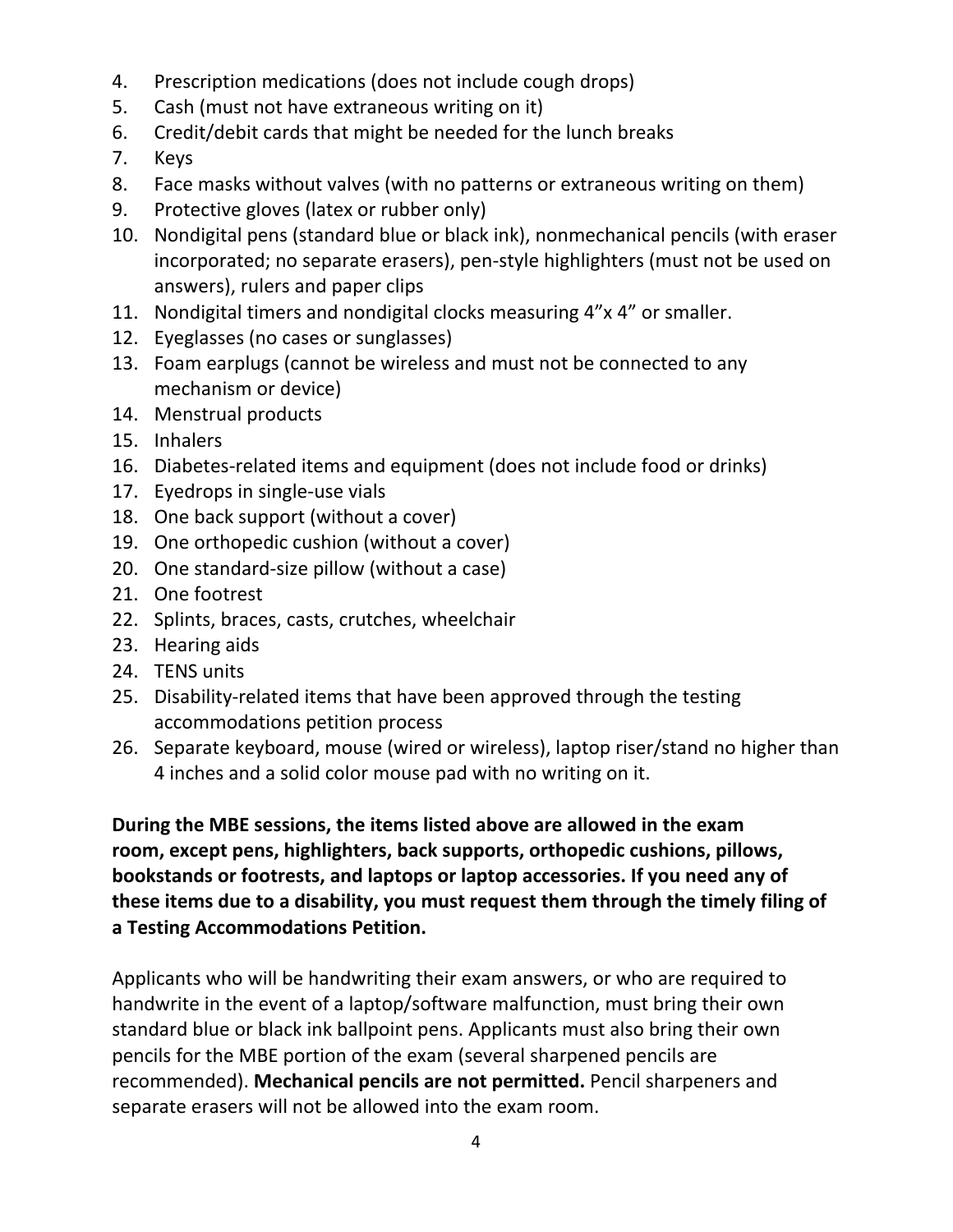Please note that applicants **cannot** bring wallets, tissues, lip balm, cough drops/throat lozenges, gum, candy, or other food or drinks in the exam room. Water and tissues will be available nearby at the test centers.

If unauthorized items are brought into the exam room, either intentionally or inadvertently, they will be confiscated or noted, and the applicant will receive a Chapter 6 Notice and possibly additional sanctions imposed by the State Bar or the Committee of Bar Examiners (CBE). In accordance with the CBE's policies, applicants will receive a score of zero for any session during which they are found to have brought an unauthorized electronic device, such as a cell phone, digital watch or timer, or activity tracker device (e.g., Fitbit) into the exam room, as well as any additional sanctions the State Bar or the CBE, may impose.

### **Test center environment**

While every effort will be made to keep the environment of the test center comfortable and quiet, there are times when events, conditions, or actions of third parties occur that are beyond the control of the State Bar or the CBE. For instance, the temperature of the test center may fluctuate due to the weather or the test center's cooling/heating equipment; applicants should be prepared for either warm or cold temperatures. Efforts will be made to keep the test center quiet, but there may be forces outside the control of the State Bar or the CBE that prevent such an environment from being guaranteed. You should come prepared to accommodate noises, such as those made by other applicants taking the exam, proctors carrying out their duties, people entering/exiting the exam room, equipment inside or outside the test center that may make sounds while operating, other meetings or conventions in the same facility, etc. Earplugs of the type specified earlier are strongly recommended.

### **General instructions**

- 1. Your admittance ticket contains your applicant number, your file number, your NCBE number and whether you are cleared or not cleared in the CLEAR app. **Do not write anything on the ticket.** You will be required to show your ticket to the proctor when you enter the test center. You must keep it in your possession throughout the exam.
- 2. If items other than those allowed are brought to the test center, you will be required to leave them at your own risk outside of the exam area. The State Bar, CBE, Office of Admissions staff, and proctors assume no responsibility for the safekeeping of items that you bring to the test center. You are not permitted access to those items while the exam is in session.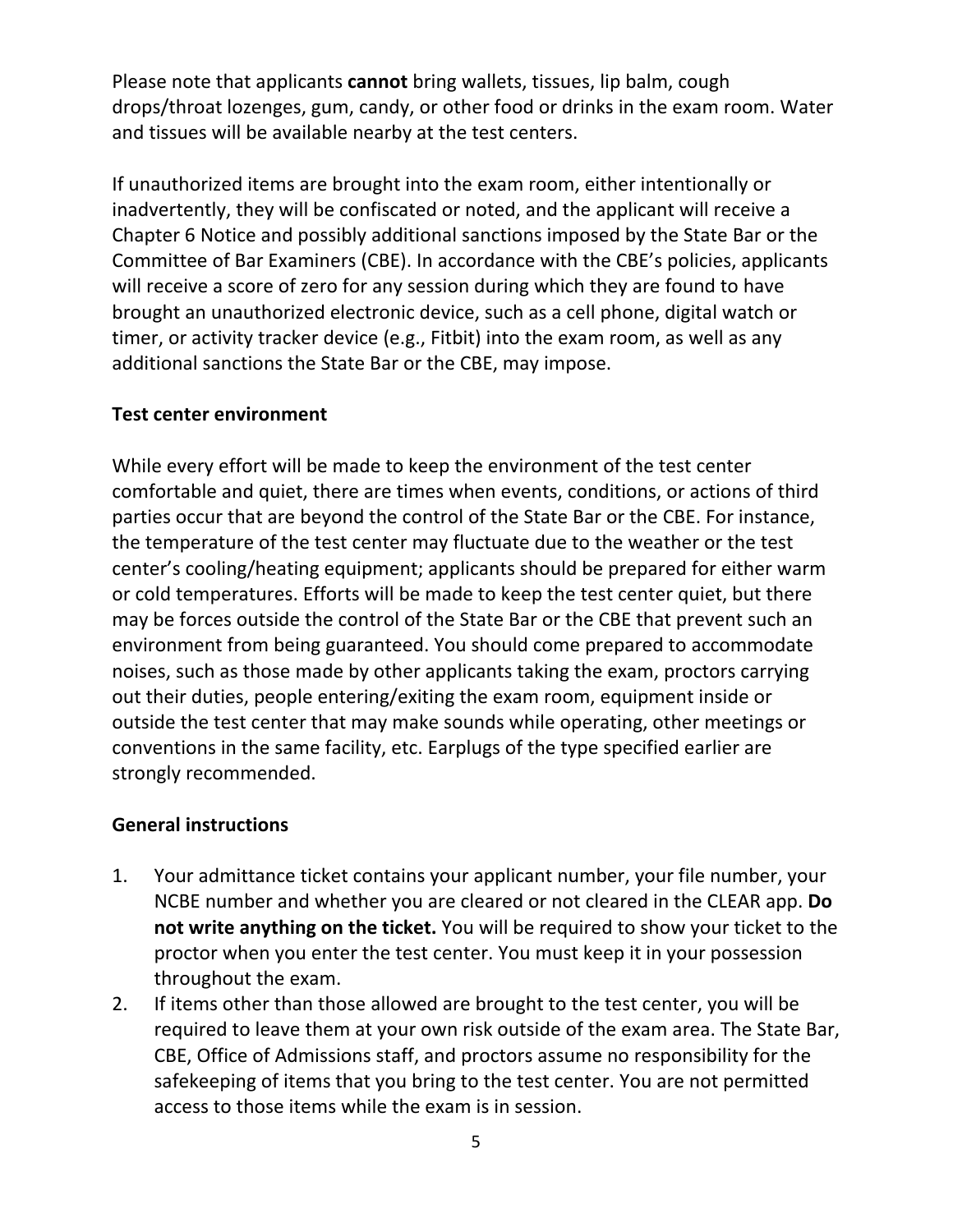- 3. You should bring any small permitted personal items (e.g., prescription medication, foam earplugs, pens, etc.) into the exam area in a small, clear plastic bag. Larger items, such as pillows, do not need to fit into the clear plastic bag that holds your smaller items.
- **4. You will be required to double mask (at least one mask must be a surgical mask) or wear a KN95/N95 mask covering both your nose and mouth at all test sites. If you don't properly wear a face mask, you will be issued a Chapter 6 Notice.**
- 5. Signs will be posted showing seating assignments by applicant numbers. The number can be found on your admittance ticket. You must occupy the same seating space throughout the examination.
- 6. Upon arrival at your seat, you will be provided with a badge that will be your identification credential during the exam administration, which you may be required to show at any time. The badge must be fastened so it can be easily seen by the proctors. You will be told to relocate the badge if it is not placed appropriately. The badge must be left at your seat during the lunch break.
- 7. At some time during exam administration, you may be required to provide your fingerprints. If you refuse to provide the required fingerprints, you will be issued a Chapter 6 Notice.
- 8. During the exam, you will be required to show a valid government-issued photo ID (e.g., driver's license, California Identification Card, or passport) for the purpose of identity verification. You must carry this photo ID card at all times during the exam.
- 9. At the beginning of each written (essays and PT) session of the examination, you will be instructed to write your applicant number, name, and signature in the upper right-hand section of each of your answer book covers. Do not write notes, outlines, answers, time schedules or make any marks on the inside or outside of your answer book covers. The answer book covers are used for administrative purposes only. Your personal information will not be provided to any Graders. Applicant answers are identified by a code number only; nothing about an individual applicant is known to the Graders.
- 10. You are not allowed to make notes from memory prior to the start of the examination session. If you are using your laptop computer, you may not access any notes or other documents on your computer after you have entered the secure examining area. Scratch paper will be distributed for each written session of the examination. Scratch paper is not permitted during the MBE portion of the examination. **You must not make notes or write anything on your admittance ticket. If writing is found on your admittance ticket, the ticket will be confiscated, and you will be issued a Chapter 6 Notice.**
- 11. If you are handwriting your answers, there is a separate answer book for each written question, and you must be certain that the answer to Question No. 1 is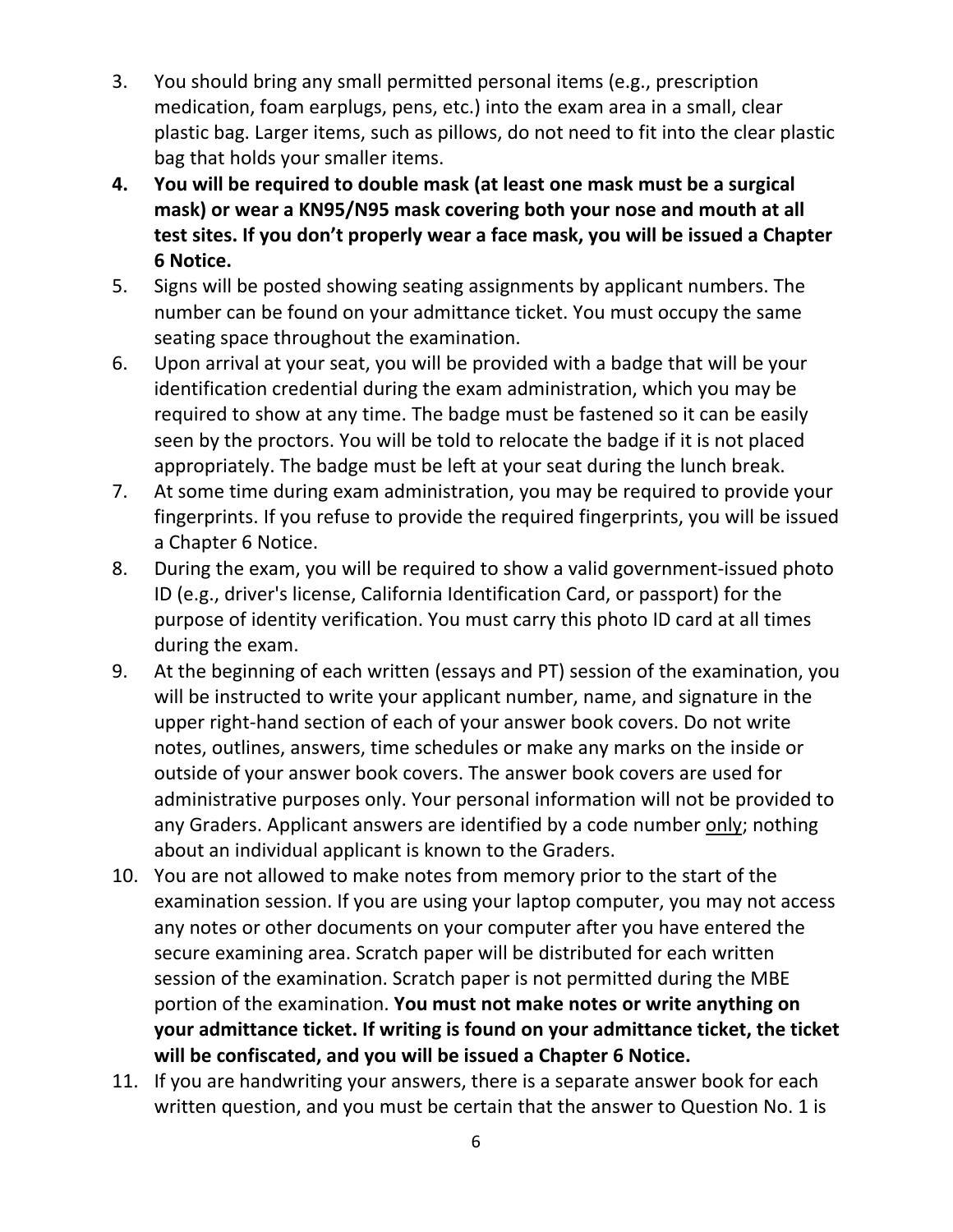written in the book for Question No. 1, etc. Answers written in a wrong answer book or typed in the wrong answer window while using Examplify, or more than one answer typed in the text box screen while using Examplify, require special handling and could delay the grading of an applicant's answer.

- 12. If you need additional scratch paper or lined paper to write your answers during the examination, raise your hand and a proctor will provide you with what you need. Nothing written on scratch paper will be graded.
- 13. If you are handwriting, you should do so as legibly as possible. A ballpoint pen with standard blue or black ink must be used to write your answers. Answers to the essay and PT questions written in pencil are not acceptable. Only nonmechanical pencils may be used for the MBE portion of the exam. Neither highlighters nor white-out may be used on your answers to the essay and PT questions.
- 14. All answers to the MBE portion of the exam must be marked on the Scantron answer sheets provided. If you have circled or otherwise marked your answers in the question booklet, extra time to transfer answers to the answer sheet will not be granted. Only answers properly marked on the answer sheets will be scored.
- 15. Examination questions and used scratch paper may not be taken out of the examination room. After completing each session of the examination, all examination questions and used scratch paper must be placed in the envelope designated for that purpose.
- 16. If you handwrite your examination answers or any part thereof, it is your responsibility to turn in your written examination answers to the proctors. If you have an answer that is partially handwritten because you were unable to complete your answer using your laptop, you must ensure that you complete and submit the form provided by the proctor, which will alert the Grading Department that you have an answer partially handwritten and partially uploaded. You cannot leave the test center with any examination materials, including your answers.
- 17. The examination is electronically timed, and the official time is kept by the announcer. However, you are encouraged to keep track of your own time since wall clocks are not provided. During the instructions at the beginning of each session, you will be advised of the courtesy time warnings that will be given. Any failure on the part of the announcer to give the planned warnings will not affect the outcome of the examination or the grading process, and no extra time or other consideration will be granted.
- 18. Timing devices (i.e., watches and clocks) that are allowed to be brought into the exam test centers are to be used solely for the determination of the passage of time. They cannot have a digital display, must be absolutely silent, and cannot be larger than 4"x4". Timing devices that are digital, programmable, and/or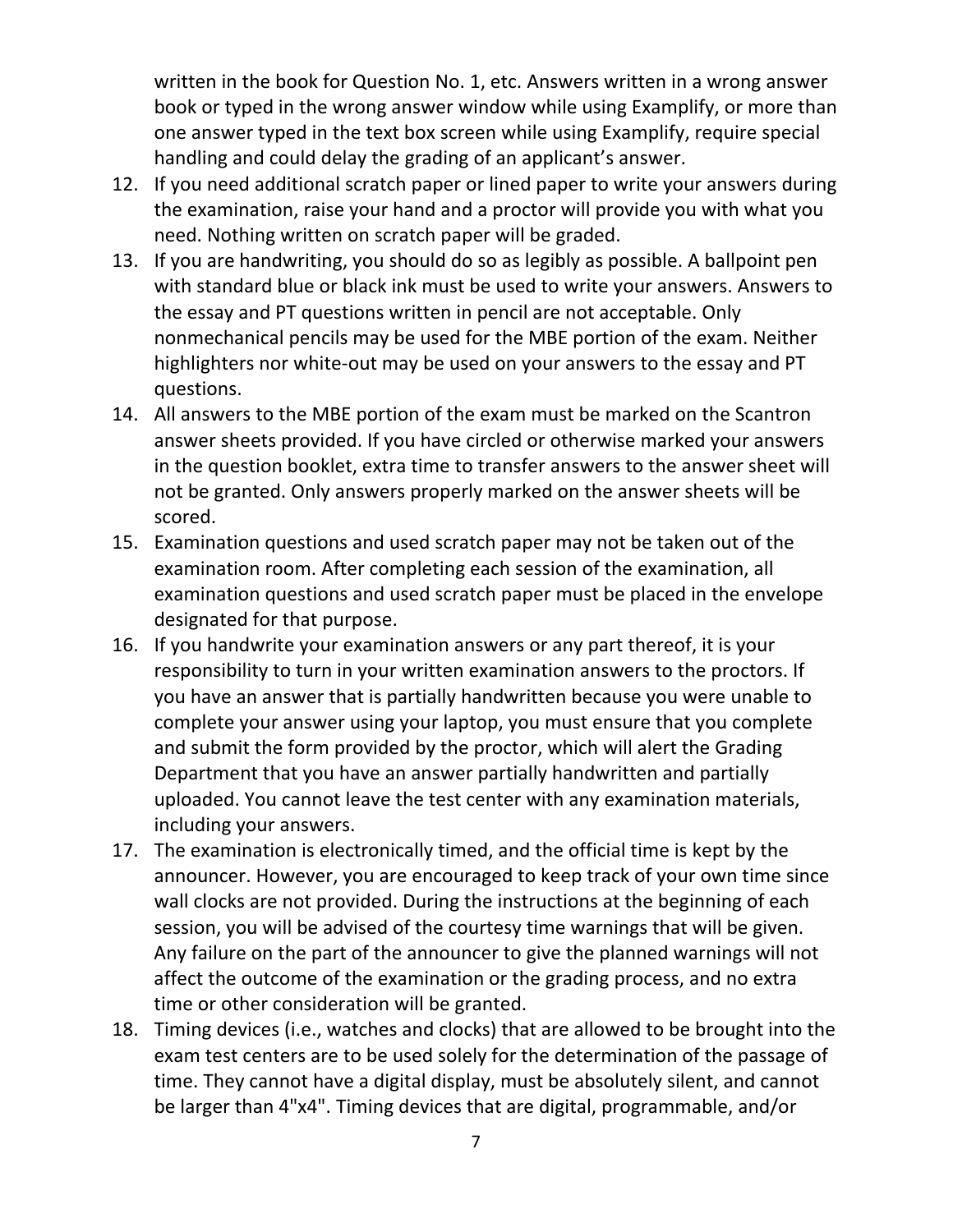make noise are not permitted. If found, they will be confiscated, and the applicant will receive a Chapter 6 Notice.

- 19. Writing and typing of answers must be completed when time is called. Please note that extra time is not granted to any individual applicant for any reason. If you attempt to write anything after time has been called, you will receive a Chapter 6 Notice.
- 20. Restrooms and water will be available at each test center. You should use the facilities before taking your seat so that you do not miss the instructions prior to the start of each session. Extra time to use the restroom will not be granted. You will not be permitted to use the restroom or leave your seat during the last several minutes of the examination session (5 to 15 minutes depending on the session). After time is called, you will **not** be permitted to use the restroom or leave your seat until all materials are collected and inventoried. If you fail to remain seated after being advised to do so or while the examination materials are being collected and inventoried, you will receive a Chapter 6 Notice.
- 21. If you are leaving your seat for any reason, you should be considerate of others who are taking the examination. The scraping of chairs, heavy footsteps, or conversation just outside the examination area disturbs others.
- 22. If you leave the secure exam area during the exam session, you will not be permitted to return for the purpose of completing your exam answers.
- 23. At laptop computer test centers, laptop computers may not be disconnected from electrical outlets or removed from the examination room while the examination is in session, even if you have completed the examination for that session. You must wait until the examination session has concluded and applicants are dismissed before retrieving your computer.
- 24. The proctors' chief function is to proctor the exam; however, if asked, the proctors will attempt to assist with any problems that may arise.
- 25. If there is an emergency of any kind, you should remain seated and wait for instructions on how to proceed.

## **No smoking**

**Smoking is prohibited at test centers located in buildings that do not allow smoking in accordance with city ordinance.** Regardless of whether smoking is prohibited, any applicant who exits the secure exam area in order to smoke while the exam is in progress will not be allowed to re-enter to complete the examination.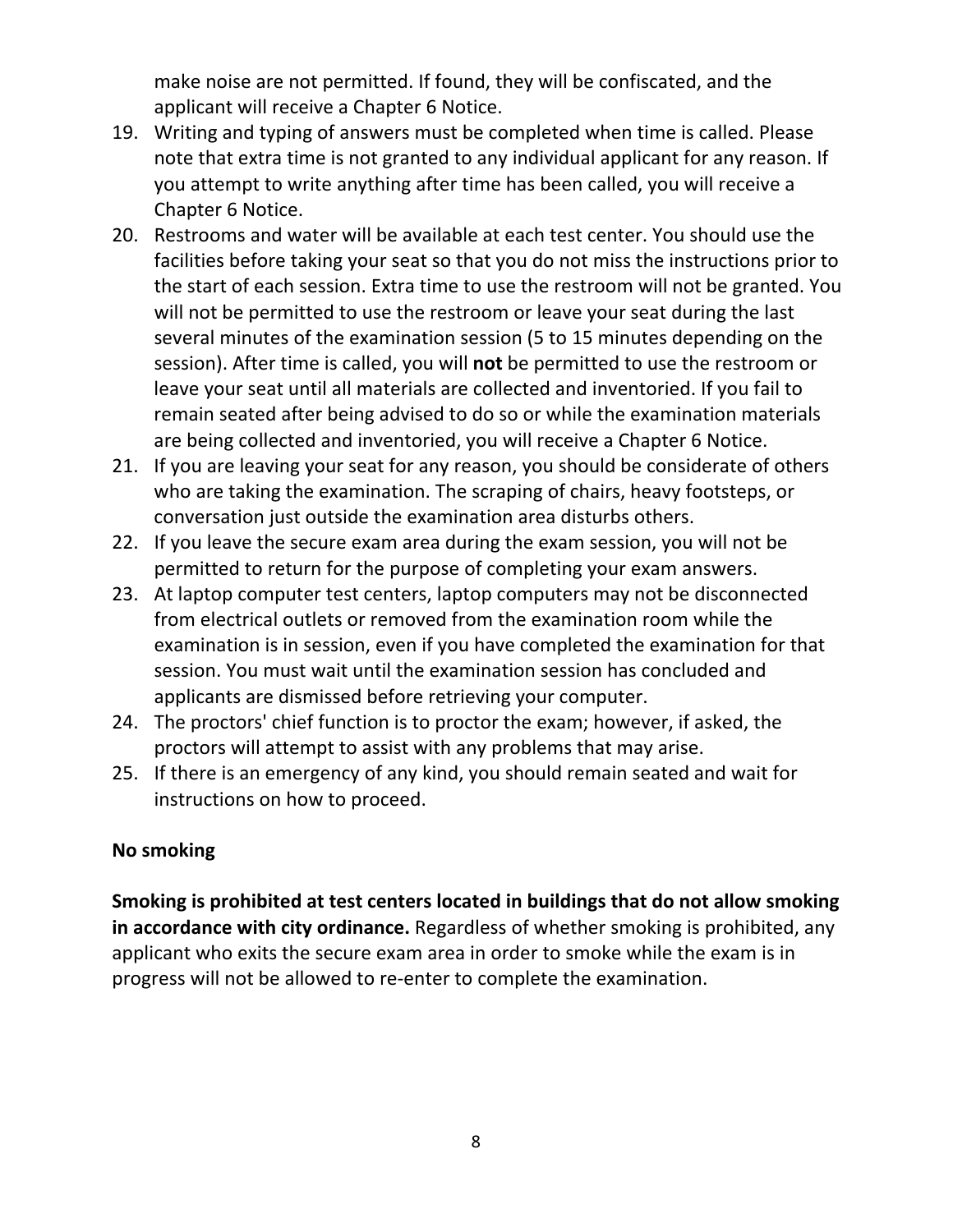### **Laptop computer users**

After you have been notified that your admittance ticket is available, you are eligible to have your laptop registered for use during the exam. You must download and install the required security software onto your laptop (Examplify), and you must complete the registration process by **February 18, 2022**, with the completion of one mock exam. Complete the following steps to make sure your laptop is ready for exam day:

- 1. Download the required security software (Examplify) onto your computer and register with ExamSoft.
- 2. Take the one required mock exam and upload the answer files by **February 18, 2022**. The two actual exam files will be downloaded automatically.

**Confirmation**: After you have downloaded the exam files, you will be advised via email by ExamSoft that you have done so. Those confirmation emails are the only certification that your laptop is ready for the exam. You may also check your status and view your download/upload history online by launching Examplify from your laptop and confirming you have the downloads. Log in using the Exam Takers box, click the Exam History button to review your record, and confirm that you have downloaded the exam and mock exam files, and have uploaded the mock exam answer files. It is the responsibility of applicants using laptops to timely upload their exam files containing their answers to the five essay questions and one Performance Test. Applicants who fail to upload their answer files by the published deadline will have a deduction of 10 scaled points taken from their scaled score. Applicants who fail to upload their answer and files within two weeks of the published deadline will be given a grade of zero for each answer that is not received by the State Bar Office of Admissions by the published deadline. Applicants are expected to comply with the published deadlines; there are no waivers of the deadlines or the sanctions that will be imposed as a result of applicants' failure to upload their exam file.

## **Exam attendance policy**

If you do not attend or are unable to complete a required, scheduled exam session, you will be considered a partial exam taker and your exam will not be graded. For instance, if you are taking the exam in person, if you are absent for the Tuesday morning session, you will not be allowed to take any remaining sessions of the exam. If you are absent for any portion of the exam, you will be considered as having not taken the exam and your written answers will not be graded. If you intend to take a future administration of the exam, you will be subject to the same application filing deadlines applicable to first-time applicants rather than the deadlines applicable to immediate repeaters, if any. Applicants must make a good faith attempt to complete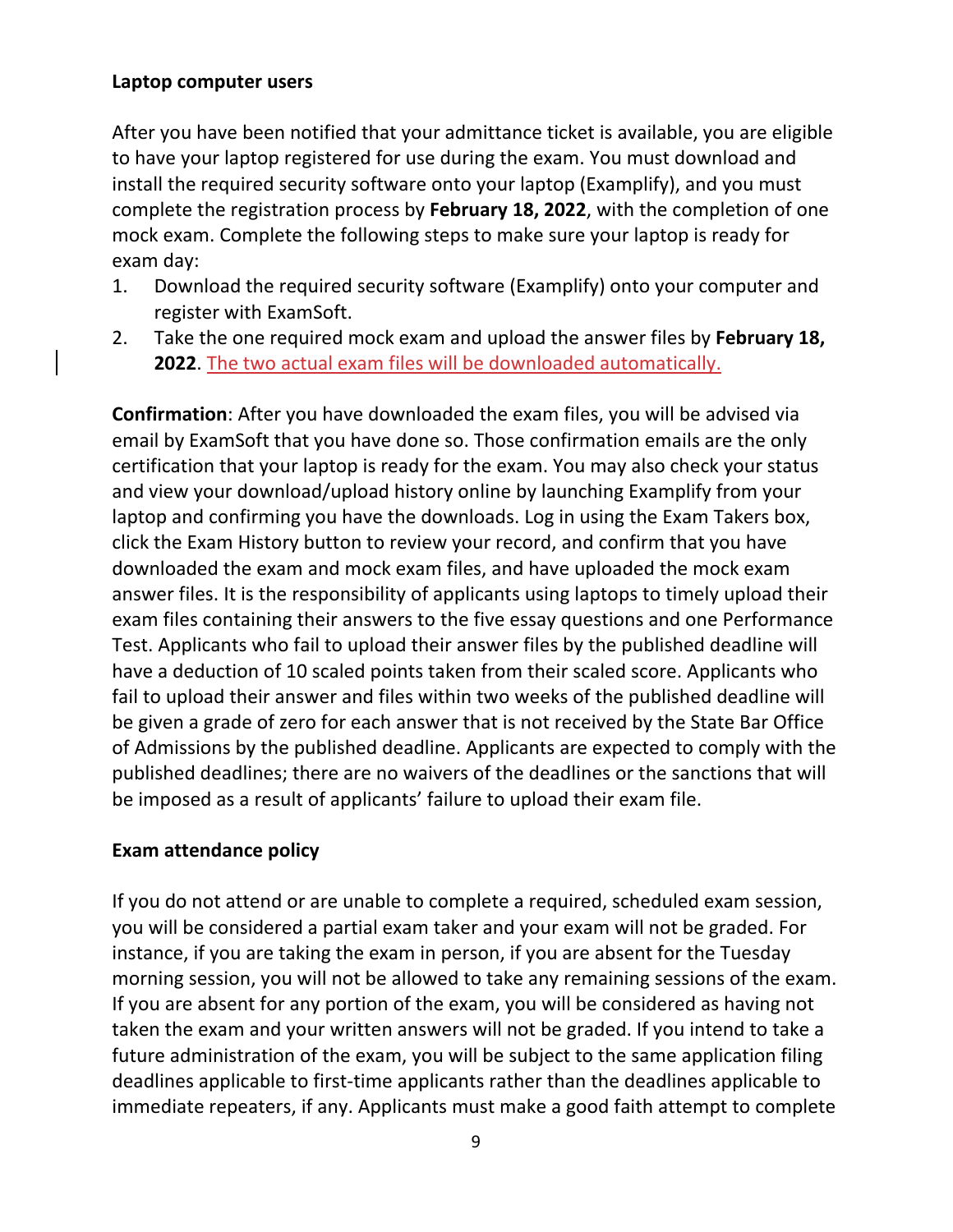each session of the exam for which they are present. Failure to do so may lead to receipt of a Chapter 6 Notice and being prohibited from attending any remaining exam sessions.

## **Late arrival to test center**

Applicants arriving at the test center after one (1) hour of testing time has elapsed will not be permitted to enter the test center for any portion of the exam.

## **Address change**

Applicants are encouraged to notify the Office of Admissions of a change of address as soon as possible. Applicants are able to update their admissions file with the new address by accessing their account through the [Applicant](https://admissions.calbar.ca.gov/s/login/) Portal.

## **Moral Character**

The Admissions Rules require a positive moral character determination before the CBE may recommend that an applicant be admitted to practice law. The process is initiated by filing an Application for Determination of Moral Character. The processing of these applications generally takes a minimum of 180 days and sometimes longer to complete. If you have not already filed a moral character application, you should do so now to avoid delays in your admission to practice law if you are successful on the California Bar Exam. The application must be filed online through your [Applicant](https://admissions.calbar.ca.gov/s/login/) Portal.

### **Admittance ticket**

Applicants will receive an email alerting them when admittance tickets are ready to be printed. The admittance ticket can be located in the exam case record through the [Applicant](https://admissions.calbar.ca.gov/s/login/) Portal.

### **Further communication**

For particular questions regarding your status or the other requirements for admission, you should contact the State Bar's Office of Admissions by sending an email directly from your [Applicant](https://admissions.calbar.ca.gov/s/login/) Portal. If you need to contact the office by phone, please use one of the following numbers: